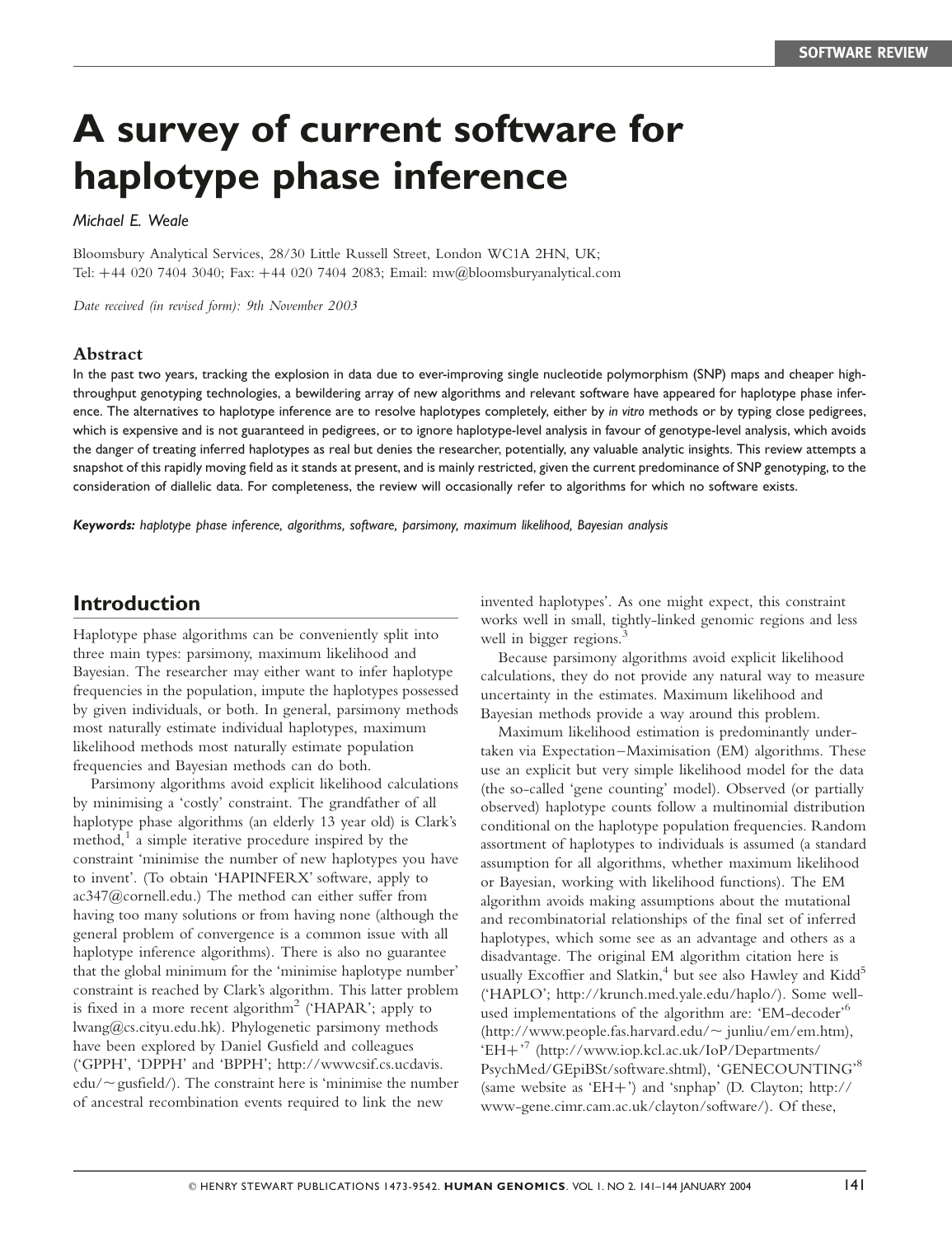'GeneCounting' and 'snphap' have the added refinement of allowing for missing data. 'snphap' has the additional refinement that, once haplotype frequencies are estimated, the program swaps from likelihood-based to posterior probabilitybased imputation and calculates haplotype-pair probabilities conditional on the estimated haplotype frequencies — for all pairs consistent with an individual's genotype. 'snphap' works only on diallelic data. The extension 'hap' (J. H. Zhao, same website as 'EH $+$ ' and 'GeneCounting') runs the same algorithm but accepts multiallelic data.

Bayesian algorithms have the potential to address the issue, missing from EM algorithms, of how to guide the haplotype inference process so as to favour solutions which make sense in terms of an underlying genealogy connecting the haplotypes, via manipulation of the prior. The first proposed Bayesian algorithm, and still one of the best, is that implemented in the 'PHASE' program<sup>9</sup> (http://www.stat.washington.edu/ stephens/phase.html). The proposed prior is derived, approximately, from coalescent theory, and ensures that new 'invented' haplotypes look mutationally similar to the others at any one stage of the iterative (Gibbs sampler) stochastic convergence process. The main disadvantage of the original version of 'PHASE' was its plodding speed of convergence for datasets of any reasonable size.

## **Extensions**

The key developments have been towards improving speed as datasets increase in size, and coping with ever larger genomic regions, where it becomes impossible to infer unbroken haplotypes over the entire region because their estimated frequencies become vanishingly small. For parsimony algorithms, Gusfield shows how to implement a speeded up version of Clarke's algorithm.<sup>3</sup> Eskin and colleagues also illustrate the considerable speed advantages of this simple algorithm in cases where a simple 'block'-like structure of the genome is observed<sup>10</sup> ('HAP'; http://www1.cs.columbia.edu/ compbio/hap/).

For Bayesian algorithms, one key idea that has since been implemented in several new extensions is the Partition-Ligation strategy proposed by Niu and colleagues.<sup>6</sup> Here, the genome region is split into a number of smaller regions (either arbitrarily or by some process that attempts to maximise linkage disequilibrium within each region). The haplotype inference method is then applied separately to two adjacent sub-regions and allowed to converge separately. Larger haplotypes are then formed by allowing haplotypes to merge at random across the boundary, using current estimates of their respective frequencies. The haplotype inference method is then applied to the new larger region (and allowed to converge), and separately to another adjacent sub-region. The process repeats until all sub-regions are merged. Niu and colleagues also speeded up convergence steps by 'prior

annealing', in which jumps in posterior probability space are allowed to be larger at first, then progressively smaller.

Stephens and Donnelly have implemented these ideas in a new faster 'PHASE' program,<sup>11</sup> and Niu and colleagues have implemented them in a new Bayesian algorithm 'HAPLO- $TYPER<sup>6</sup>$  (http://www.people.fas.harvard.edu/ $\sim$ junliu/ Haplo/docMain.htm). This latter algorithm abandons the idea of a prior favouring mutational similarity among inferred haplotypes, and instead applies a Dirichlet prior. This prior functions in a similar way to the multinomial in EM algorithms, in that it avoids making assumptions about mutational and recombinatorial relationships among inferred haplotypes. Lin and colleagues have also proposed a separate Bayesian algorithm with a Dirichlet prior.<sup>12</sup> The issue of what constitutes a good prior for a Bayesian model remains unresolved.<sup>13</sup> While the Dirichlet is computationally convenient, there is valuable extra information in the mutational and recombinatorial relationships that should lead to more accurate inferences of haplotypes, provided that the models dealing with both of these phenomena are reasonable. Eronen and colleagues propose a new prior allowing for recombination, designed explicitly for long-range genotype data<sup>14</sup> ('MC-VL'; http:// www.cs.helsinki.fi/group/genetics/haplotyping.html). Another promising new algorithm that explicitly incorporates recombination into its strategy and is also designed specifically for long-range genotype data is the 'ELB' algorithm proposed by Excoffier and colleagues.<sup>15</sup> The latest version of 'PHASE' also optionally incorporates a recombination model.<sup>16</sup>

For EM algorithms, Qin and colleagues have implemented the above partition-ligation ideas into an EM context<sup>17</sup> ('PL-EM', http://www.people.fas.harvard.edu/ $\sim$ junliu/ plem/). A very similar algorithm has been proposed by Li and colleagues<sup>18</sup> ('HPlus'; http://qge.fhcrc.org/hplus/). Zhang and colleagues propose an improvement to the speed of the E-step in the EM algorithm<sup>19</sup> ('OSLEM'; http://genome3. cpmc.columbia.edu/cgi-bin/GENOME/oslem/doHaplo.cgi), and Thomas proposes other approximations to increase EM algorithm speed<sup>20</sup> ('GCHap'; http://episun7.med.utah.edu/  $\sim$ alun/gchap/). David Clayton's 'snphap' tackles the large data set problem by starting with two-locus haplotypes, extending the haplotype one locus at a time, and culling low-frequency haplotypes at an early stage. The effect of these short cuts on the optimality of the final solution is unclear.

A number of researchers have proposed EM algorithms that take advantage of the increased (but not complete) certainty in haplotype phase afforded by simple pedigree data, especially trios. These include Rohde and Fuerst<sup>21</sup> (apply to rohde@mdc-berlin.de for software), Li and Jiang<sup>22</sup> ('PedPhase'; http://www.cs.ucr.edu/~jili/haplotyping.html), Dudbridge, $^{23}$  and Weale and colleagues<sup>24</sup> ('EMtrio', part of the 'TagIT' package; http://popgen.biol.ucl.ac.uk/software. html). 'EMtrio' is designed to cope with partially missing genotype data, in which one homologous chromosome may be phase-resolved and the other not. The Bayesian 'PHASE'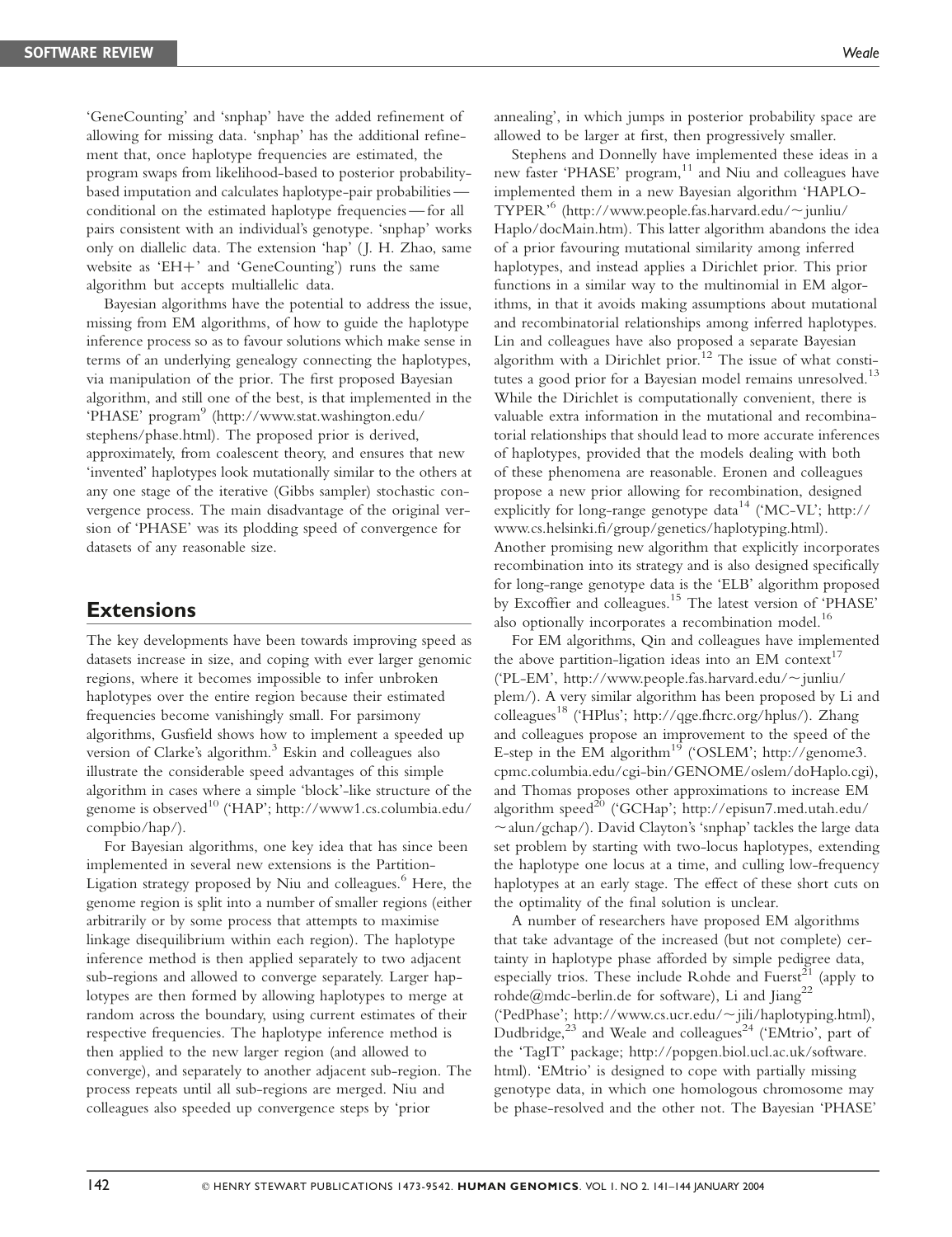program also allows input of phase-resolved data, but does not handle the above partially-missing situations. A front-end to 'PHASE', called 'PHamily', automatically resolves trio data (H. Ackerman and M. Stephens; http://archimedes.well.ox.ac. uk/pise/). Opinion is divided on whether it is worth the extra genotyping effort to type close relatives to help resolve phase. $25-28$  Interest has also focused recently on the use of EM algorithms to infer haplotypes from pooled DNA data. $29-31$ 

Regardless of which method of haplotype inference is used, it is generally recognised that any subsequent analyses using such haplotypes (eg association tests against phenotype) should ideally take account of the uncertainty associated with these inferred haplotypes. There has also been a considerable amount of recent literature on this subject, which is not reviewed here. One promising program that allows for this is 'BLADE'32,33 (Version 2: http://www.fas.harvard.edu/  $\sim$ junliu/TechRept/03folder/bladev2.tgz).

Despite the assertions of some, it is currently not clear which one of these alternative methods and their extensions will provide the most reliable estimates. All the rival algorithms tend to do well when datasets and genomic regions are small; all do badly when they are large. One prudent measure is to check the results of different methods against each other for consistency. The program 'HIT' brings together four wellused algorithms for this purpose (including two EM algorithms, 'PHASE', and 'HAPLOTYPER'; apply to wangx@udel.edu). The 'HapScope' package<sup>34</sup> (ftp://ftp1.nci.nih.gov/pub/Hap Scope) incorporates versions of both 'PHASE' and 'snphap'. When consistency breaks down in the larger datasets, the way forward is still unclear. The key issue will not be to find a better haplotype inference method per se, but rather to find a better strategy for partitioning large genomic regions into manageable sub-regions without losing useful linkage disequilibrium information along the way.

# **References**

- 1. Clark, A.G. (1990), 'Inference of haplotypes from PCR-amplified samples of diploid populations', Mol. Biol. Evol. Vol. 7, pp. 111–122.
- 2. Wang, L. and Xu, Y. (2003), 'Haplotype inference by maximum parsimony', Bioinformatics Vol. 19, pp. 1773-1780.
- 3. Gusfield, D. (2003), 'Haplotype inference by pure parsimony'. Combinatorial Pattern Matching, Proceedings: Lecture Notes in Computer Science. Vol. 2676, pp. 144–155.
- 4. Excoffier, L. and Slatkin, M. (1995), 'Maximum-likelihood estimation of molecular haplotype frequencies in a diploid population', Mol. Biol. Evol. Vol. 12, pp. 921–927.
- 5. Hawley, M.E. and Kidd, K.K. (1995), 'HAPLO: A program using the EM algorithm to estimate the frequencies of multi-site haplotypes', J. Hered. Vol. 86, pp. 409–411.
- 6. Niu, T., Qin, Z.S., Xu, X. et al. (2002), 'Bayesian haplotype inference for multiple linked single-nucleotide polymorphisms', Am. J. Hum. Genet. Vol. 70, pp. 157–169.
- 7. Zhao, J.H., Curtis, D. and Sham, P.C. (2000), 'Model-free analysis and permutation tests for allelic associations', Hum. Hered. Vol. 50, pp. 133–139.
- 8. Zhao, J.H., Lissarrague, S., Essioux, L. et al. (2002), 'GENECOUNTING: Haplotype analysis with missing genotypes', Bioinformatics Vol. 18, pp. 1694–1695.
- 9. Stephens, M., Smith, N.J. and Donnelly, P. (2001), 'A new statistical method for haplotype reconstruction from population data', Am. J. Hum. Genet. Vol. 68, pp. 978–989.
- 10. Eskin, E., Halperin, E. and Karp, R. (2003), 'Large scale reconstruction of haplotypes from genotype data', Proceedings of the Seventh Annual International Conference on Research in Computational Molecular Biology, (RECOMB-2003), pp. 104–113, ACM Press, New York, NY.
- 11. Stephens, M. and Donnelly, P. (2003), 'A comparison of Bayesian methods for haplotype reconstruction from population genotype data', Am. J. Hum. Genet. Vol. 73, pp. 1162–1169.
- 12. Lin, S., Cutler, D.J., Zwick, M.E. et al. (2002), 'Haplotype inference in random population samples', Am. J. Hum. Genet. Vol. 71, pp. 1129–1137.
- 13. Morris, A., Pedder, A. and Ayres, K. (2003), 'Linkage disequilibrium assessment via log-linear modeling of SNP haplotype frequencies', Genet. Epidemiol. Vol. 25, pp. 106–114.
- 14. Eronen, L., Geerts, F. and Toivonen, H. (2003), 'A Markov Chain approach to reconstruction of long haplotypes', Pacific Symposium on Biocomputing, see http://www-smi.stanford.edu/projects/helix/psb04.
- 15. Excoffier, L., Laval, G. and Balding, D. (2003), 'Gametic phase estimation over large genomic regions using an adaptive window approach', Human Genomics Vol. 1, pp. 7–19.
- 16. Li, N. and Stephens, M. (2003), 'Modelling linkage disequilibrium and identifying recombination hotspots using SNP data', Genetics, In press.
- 17. Qin, Z.S., Niu, T. and Liu, J.S. (2002), 'Partition-ligation-expectationmaximization algorithm for haplotype inference with single nucleotide polymorphisms', Am. J. Hum. Genet. Vol. 71, pp. 1242–1247.
- 18. Li, S.S., Khalid, N., Carlson, C. et al. (2003), 'Estimating haplotype frequencies and standard errors for multiple single nucleotide polymorphisms', Biostatistics Vol. 4, pp. 513–522.
- 19. Zhang, P., Sheng, H., Morabia, A., et al, (2003), 'Optimal step length EM algorithm (OSLEM) for the estimation of haplotype frequency and its application in lipoprotein lipase genotyping', BMC Bioinformatics Vol. 4, p. 3.
- 20. Thomas, A. (2003), 'GCHap: Fast MLEs for haplotype frequencies by gene counting', Bioinformatics Vol. 19, pp. 2002–2003.
- 21. Rohde, K. and Fuerst, R. (2001), 'Haplotyping and estimation of haplotype frequencies for closely linked biallelic multilocus genetic phenotypes including nuclear family information', Hum. Mutat. Vol. 17, pp. 289–295.
- 22. Li, J. and Jiang, T. (2003), 'Efficient inference of haplotypes from a genotype on a pedigree', J. Bioinf. Comp. Bio. Vol. 1, pp. 41–69.
- 23. Dudbridge, F. (2003), 'Pedigree disequilibrium tests for multilocus haplotypes', Genet. Epidemiol. Vol. 25, pp. 115–121.
- 24. Weale, M.E., Depondt, C., Macdonald, S.J. et al. (2003), 'Selection and evaluation of tagging SNPs in the neuronal-sodium-channel gene SCN1A: Implications for linkage-disequilibrium gene mapping', Am. J. Hum. Genet. Vol. 73, pp. 551–565.
- 25. Fallin, D. and Schork, N.J. (2000), 'Accuracy of haplotype frequency estimation for biallelic loci, via the expectation-maximization algorithm for unphased diploid genotype data', Am. J. Hum. Genet. Vol. 67, pp. 947–959.
- 26. Becker, T. and Knapp, M. (2002), 'Efficiency of haplotype frequency estimation when nuclear family information is included', Hum. Hered. Vol. 54, pp. 45–53.
- 27. Schaid, D.J. (2002), 'Relative efficiency of ambiguous vs. directly measured haplotype frequencies', Genet. Epidemiol. Vol. 23, pp. 426–443.
- 28. Cheng, R., Ma, J.Z., Wright, F.A. et al. (2003), 'Nonparametric disequilibrium mapping of functional sites using haplotypes of multiple tightly linked single-nucleotide polymorphism markers', Genetics Vol. 164, pp. 1175–1187.
- 29. Wang, S., Kidd, K.K. and Zhao, H.Y. (2003), 'On the use of DNA pooling to estimate haplotype frequencies', Genet. Epidemiol. Vol. 24, pp. 74–82.
- 30. Ito, T., Chiku, S., Inoue, E. et al. (2003), 'Estimation of haplotype frequencies, linkage-disequilibrium measures and combination of